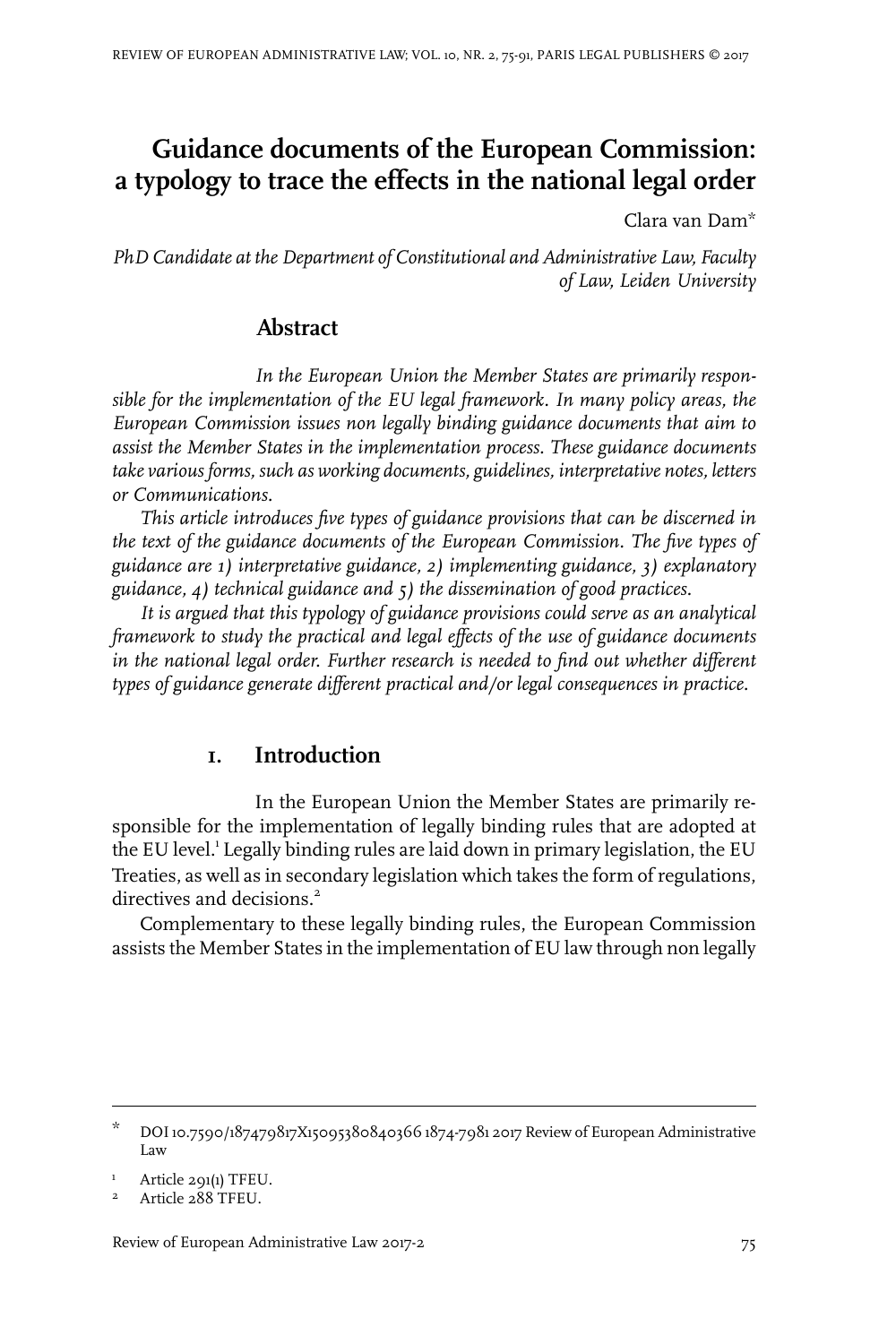binding guidance documents.<sup>3</sup> Guidance documents feature in several policy areas, such as in the area of EU competition law, 4 the area of environmental  $\text{law},^5$  the area of EU subsidies $^6$  and in the area of telecommunications  $\text{law}.^7$ Within the different policy areas, guidance documents are issued in different forms and under different names, such as working documents, guidelines, communications or even in the form of letters.<sup>8</sup>

Although the exact number of guidance documents is uncertain, there seems to be an increase in the number of guidance documents that address the implementing powers of the Member States.<sup>9</sup> In view of the numerous guidance documents that are issued by the European Commission, it is not surprising that guidance documents also feature at the national level. Guidance documents may constitute a welcome implementation aid for national authorities when implementing EU legislative provisions.<sup>10</sup> National courts may also use guidance documents of the European Commission when adjudicating on questions of EU law.<sup>11</sup>

L. Senden, 'Soft Post-Legislative Rulemaking: A Time for More Stringent Control', *European Law Journal*, 19, 1, 2013, p. 61, H.C.H. Hofmann, G.C. Rowe and A. Türk, *Administrative law and policy of the European Union*, Oxford: Oxford University Press 2011, p. 544. 3

See for the extensive research on the use of soft law documents in the area of competition by the EU Court of Justice O. Stefan, Soft Law in Court: *Competition Law, State Aid, and the Court of Justice of the European Union*, Alphen aan den Rijn: Wolters Kluwer 2013. 4

See for a discussion of post-legislative guidance in the area of environmental law J. Scott, 'In legal limbo: post-legislative guidance as a challenge for European administrative law', *Common Market Law Review*, 48, 2011, p. 329-355. 5

J.E. van den Brink, 'The Significance of European Administrative Soft Law for the Implementation of ESI Funds in the Member States', *European Structural and Investment Funds Journal* 4, 1 2016, p. 2-11. 6

Recommendations are for instance issued in relation to the Telecommunications Framework Directive (Directive 2002/21/EC). See for a discussion on the legal effects of the recommenda-7 tions in this policy area J.C.A. van Dam, 'Het Hof van Justitie spreekt zicht uit over de bindende werking van een aanbeveling van de Europese Commissie', *Nederlands tijdschrift voor Europees recht*, 4, 2017, p. 84-90.

See for an overview Hofmann, Rowe and Türk 2011, 544-566.

J. Luijendijk and L.A.J. Senden, 'De gelaagde doorwerking van Europese administratieve soft law in de nationale rechtsorde', *Tijdschrift voor Europees en economisch recht*, 7, 2011, p. 317. Stefan 9 shows that there has been an increase in references to soft law documents in the judgments of the Court of Justice in the area of state aid and competition law. She observes a 'boost' in the number of references at the of the 1990's. See Stefan 2013, p. 67, 68; However, it remains uncertain what percentage of these references relate to guidance documents that address the implementing powers of the Member States.

Hofmann, Rowe & Türk 2011, 570; See for an explorative research on the use of European administrative soft law by the Dutch legislator Luijendijk and Senden 2011, p. 337-341. 10

The use of guidance documents by national courts is discussed in Luijendijk and Senden 2011; J.E. Van den Brink and J.C.A. Van Dam, 'Nederlandse bestuursrechters en unierechtelijke 11 "beleidsregels"', *JBplus*, 1, 2014; Z. Georgieva, 'The judicial reception of competition soft law in the Netherlands and the UK', *European Competition Journal*, 12, 1, 2016, p. 54-86, J.C.A. van Dam, 'De doorwerking van Europese administratieve soft law: in strijd met Nederlandse legaliteit?', *Netherlands Administrative Law Library*, 2013.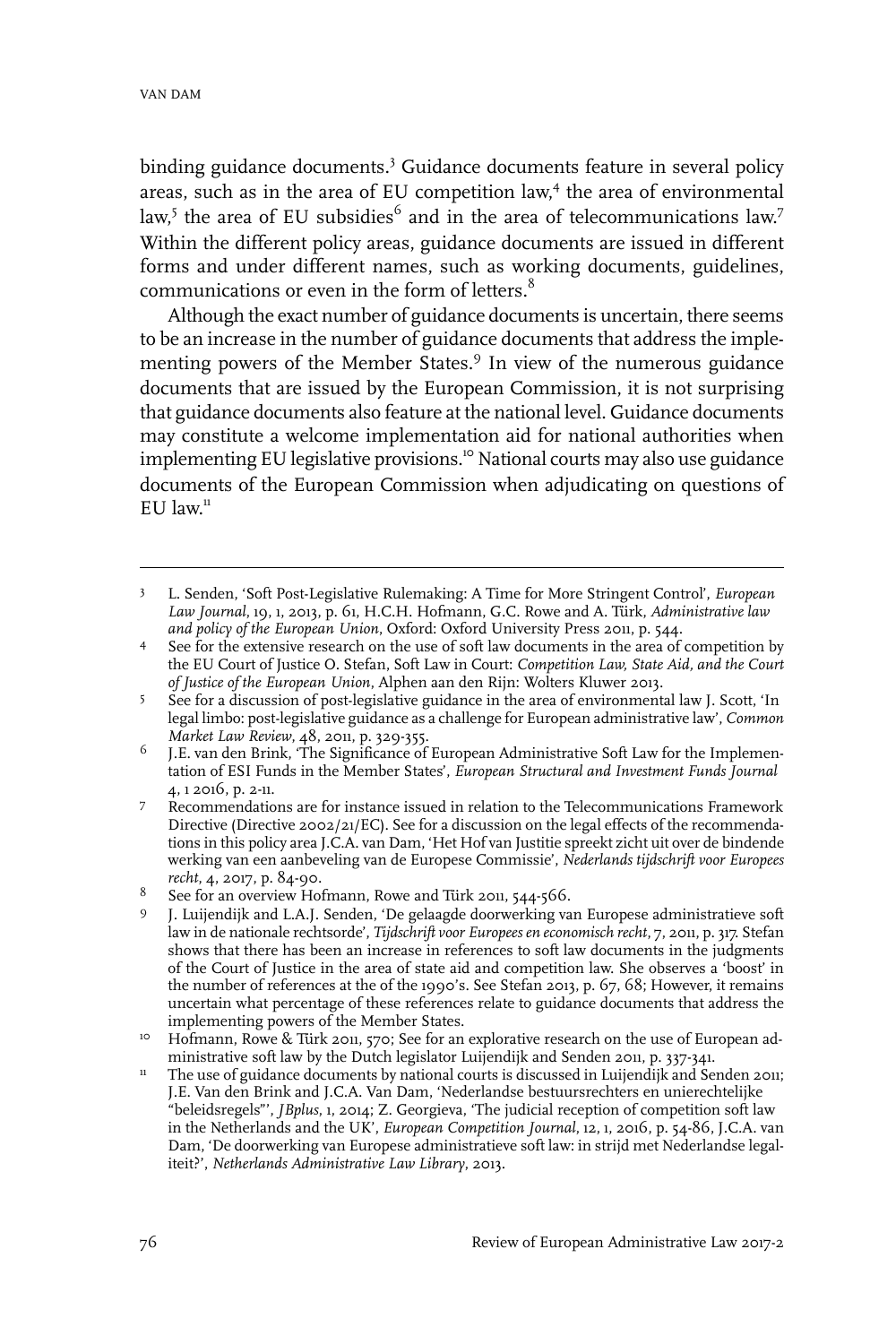The issuing of guidance documents complementary to the EU legislative rules is generally considered one of the tools that contributes to the correct and effective implementation of EU law. <sup>12</sup> European Commission officials consider guidance documents amongst the most effective compliance instruments,<sup>13</sup> and also in legal literature guidance documents are often associated with the effective implementation of EU law. 14

The use of guidance documents by national authorities and national courts is not only interesting from the viewpoint of effectiveness. The use of guidance documents by national authorities and national courts is also relevant in light of legal principles that govern the implementation of EU law.

On the one hand, the use of guidance documents in national implementing processes could positively interact with legal principles.<sup>15</sup> For instance, when guidance documents are used by national authorities and national courts this could enhance predictability in the implementation of EU law, contributing to legal certainty in the interpretation and application of EU law.'<sup>6</sup> At the same time the use of guidance documents by national authorities and national courts could contribute to consistency in the implementation of EU law. <sup>17</sup> When national authorities and national courts use guidance documents in an explicit and visible manner, this could enhance the transparency of the criteria that are used or that are expected to be used when implementing EU law.<sup>18</sup>

On the other hand, the use, or non-use of guidance documents by national authorities and national courts could also give rise to problems or concerns in light of legal principles that govern the implementation of EU law. For instance, inconsistencies in implementing processes might arise when a guidance provision is used differently by national authorities and national courts. Uncertainty with regard to the role or status of guidance documents could, for instance, make that guidance documents have the effect of undermining rather than

M. Ballesteros, R. Mehdi at al., *Tools for Ensuring Implementation and Application of EU Law and Evaluation of their Effectiveness*, Brussels: European Parliament 2013, p. 46. 12

<sup>&</sup>lt;sup>13</sup> Ibid., p. 46.

<sup>&</sup>lt;sup>14</sup> F. Snyder, 'The Effectiveness of European Community Law: Institutions, Processes, Tool and Techniques', in: T. Daintith, *Implementing EC Law in the United Kingdom: Structures for Indirect Rule*, Chichester: John Wiley & Sons 1995, p. 31-36.

<sup>&</sup>lt;sup>15</sup> Stefan argues that courts should be willing to acknowledge the functions that soft law is meant to achieve. See O. Stefan, 'Helping Loose Ends Meet? The Judicial Acknowledgement of Soft Law as Tool of Multi-Level Governance', *Maastricht Journal of European and Comparative Law*, 21, 2, 2014, p. 359-379, p. 368.

 $^{16}$  Hofmann, Rowe & Türk 2011, 541.

<sup>17</sup> Stefan 2014, p. 359.

 $^{18}$  The same reasoning can be made for the use of guidelines by the European Commission when using its discretionary powers. See S. Prechal & M. de Leeuw, 'Dimensions of Transparency: The Building Blocks for a new Legal Principle?', *Review of European Administrative Law*, 0, 1, 2007, p. 55, 56.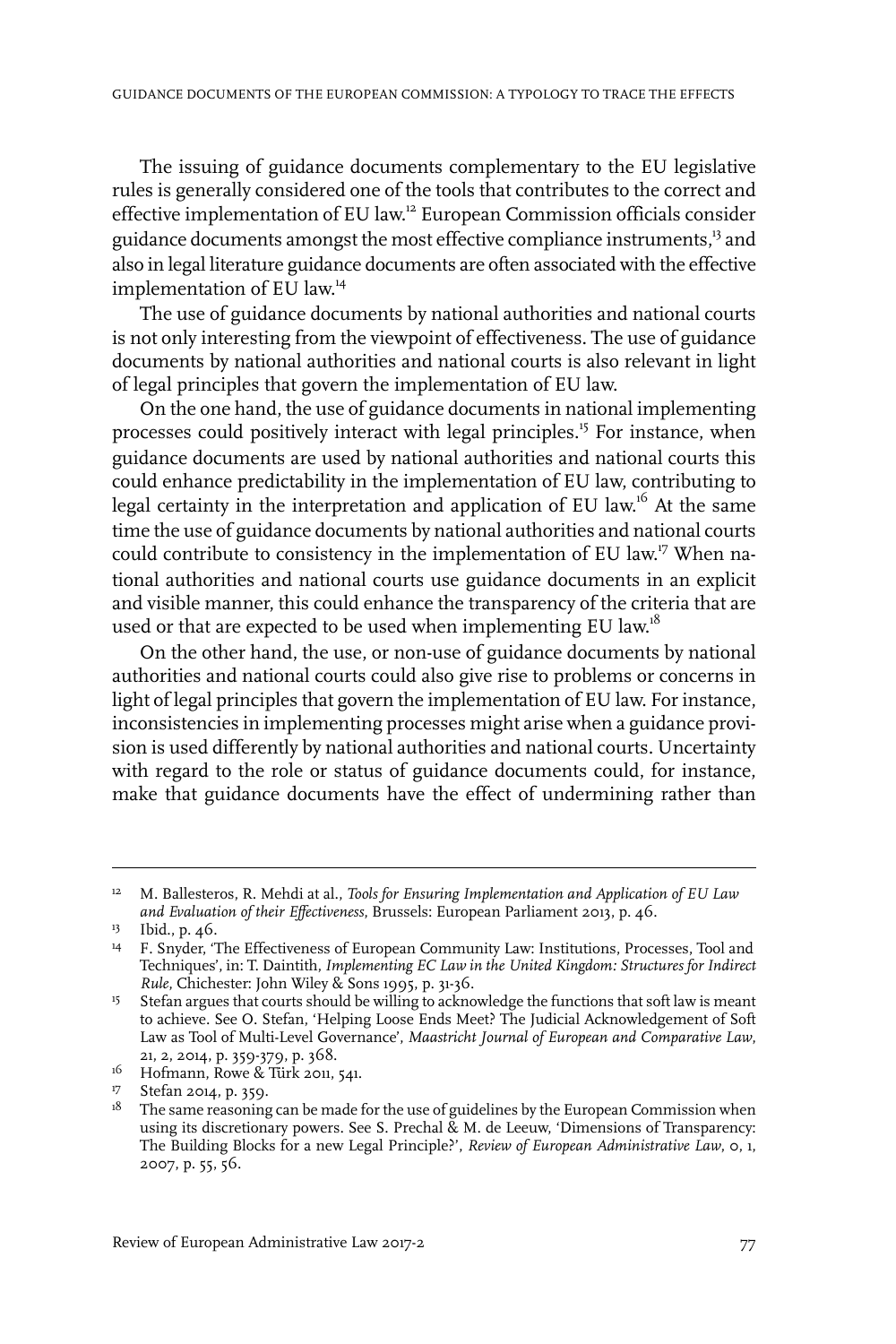enhancing legal certainty in the application of EU law. <sup>19</sup> Similarly, if the use of guidance documents remains implicit or invisible to the outside world, this could give rise to problems of transparency concerning the role of guidance documents in implementation processes.<sup>20</sup> Last but not least, the use of guidance documents in the national legal order might raise legality concerns. This might be the case, for instance, if guidance documents are used as a standard to take decisions or actions that affect the rights and obligations of citizens.<sup>21</sup>

If it appears that the use, or non-use, of guidance documents by national authorities and/or national courts raises problems in light of legal principles, the question arises whether and how these problems could be solved. Indeed, the respect for legal principles during implementation processes ultimately ensures that national authorities act in accordance with the rule of law.<sup>22</sup> This is all the more important since the potential effect of guidance documents to enhance legal principles in the implementation process is considered part of the objectives or even the *raison d'être* of guidance documents.<sup>23</sup>

The use and effects of guidance documents of the European Commission in the national legal order is increasingly subject to scholarly attention.<sup>24</sup> The research that has been conducted and that is being conducted on the use of guidance documents by national authorities and national courts contributes to identifying the legal implications of guidance documents in the national legal order. However, thus far, the use and effects of guidance documents have not been explored along the lines of different types of guidance provisions that address the implementing powers of the Member States.<sup>25</sup>

Compare Conseil D'État, *Étude annuelle 2013: Le droit souple*, Paris: La documentation Française 19 2013, p. 97, 98.

<sup>&</sup>lt;sup>20</sup> A 'silent use' of guidance document in implementation processes could also give rise to problems of accountability, see J.C.A. van Dam, 'Commission Guidance as Informal Implementation Tool: Fit for the Future?', in: B. Steunenberg, W. Voermans & S. Van den Bogaert, *Fit for the Future?: reflections from Leiden on the functioning of the EU*, The Hague: Eleven International Publishing 2016, p. 64, 65.

See for a discussion on the use of guidance documents in the area of EU subsidies in light of the Dutch principle of legality J.C.A. van Dam, 'De doorwerking van Europese administratieve 21 soft law: in strijd met Nederlandse legaliteit?', *Netherlands Administrative Law Library*, 2013, January-March.

Cf. T. Tridimas, *The general principles of EU* law, Oxford: Oxford University Press 2006, p. 4, 22 5.

<sup>&</sup>lt;sup>23</sup> Stefan 2014, p. 368, 379; Senden, 2013, p. 60, 61, 64; Conseil d'État – Étude annuelle 2013, p. 85.

<sup>&</sup>lt;sup>24</sup> Luijendijk and Senden 2011; Van Dam 2013; Van den Brink and Van Dam 2014; Stefan 2014, p. 368; Georgieva 2016; L.A.J. Senden, 'Schaduwgebieden van Europese regulering', *RegelMaat* 30, 5, 2015, p. 338-353.

<sup>&</sup>lt;sup>25</sup> The study of Luyendijk and Senden is an exception in the sense that this study traces the effects of two types of 'European administrative soft law', namely of interpretative soft law instruments and of decisional soft law instruments. The study explores the references of Dutch courts in the areas of competition law, state aid and telecommunication along these two lines of soft law documents. Commission (see Luyendijk and Senden 2011, p. 342). As will be explained below, decisional documents in which the European Commission makes clear how it intends to use the room for discretion in principle do not fall into the category of guidance documents as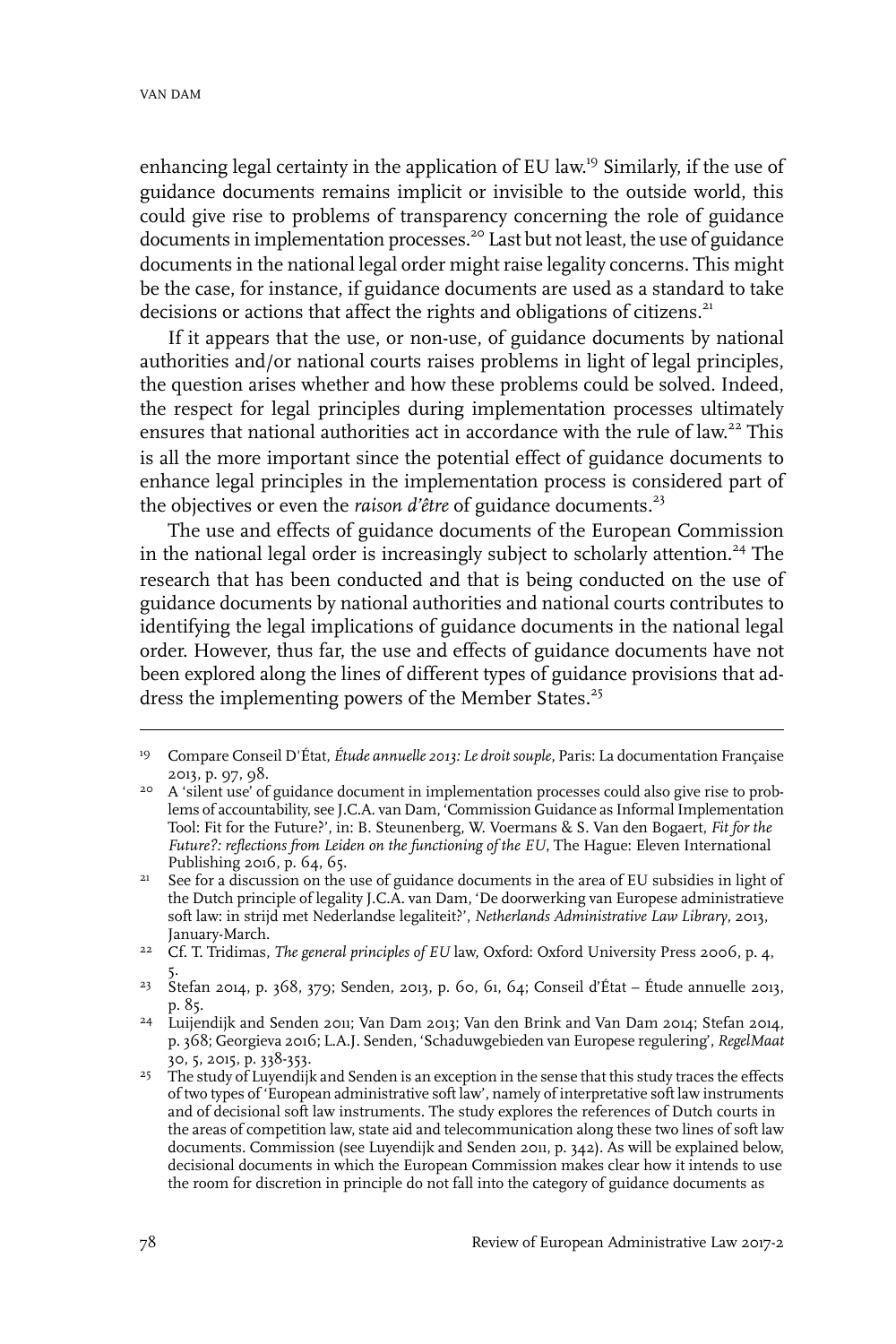This article proposes a framework of five types of guidance documents that could be used in order to systematically trace the use of guidance documents in the national legal order. It might be possible that different types of guidance lead to different consequences in practice. Some types of guidance might appear more problematic than others, or some types of guidance might raise different legal problems compared to other types of guidance. Consequently, this might mean that for certain types of guidance different measures might need to be taken. This article first defines and delimits the scope of the phenomenon of guidance documents (paragraph 2). Subsequently it introduces the five types of guidance (paragraph 3) and thirdly it reflects on how these five types of guidance could be used to trace the effects of guidance documents at the national level (paragraph 4).

# **2. Guidance documents as informal regulatory tool**

As explained above, the focal point of this article are guidance documents issued by the European Commission that seek to assist the Member States in the implementation of EU law. Implementation is understood in a broad manner, as encompassing the interpretation, transposition, application and enforcement of EU law.<sup>26</sup> The term guidance is also understood in a broad manner and could be defined as any written document of the European Commission which is aimed at providing assistance to the Member States in the implementation of EU law. Guidance documents are issued subsequent to the issuing of EU legislative rules, and therefore have a 'post-law' function.<sup>27</sup>

Senden discerns between two categories of post-legislative acts.<sup>28</sup> The first category consists of interpretative acts, which are acts in which the European Commission makes clear how, according to the European Commission, a certain provision is to be interpreted and applied.<sup>29</sup> The second category consists of decisional acts that are issued in areas where implementing powers have been conferred upon the European Commission. In decisional acts the European Commission makes clear how it intends to apply EU law in individual cases.<sup>30</sup> Decisional acts can particularly be found in the area of competition law and

Ibid*.* 30

defined in this article. This article discerns among different types of guidance within the category of guidance documents that seek to assist the Member States in the implementation of EU law.

 $^{26}$  See for the different phases of the implementation process J.H. Jans, S. Prechal & R. Widdershoven, *Europeanisation of Public Law* Groningen: Europa Law Publishing 2015, p. 13- 18.

L. Senden, *Soft Law in European Community Law,* Oxford: Hard Legal Publishing 2004, p. 120. <sup>27</sup>

<sup>&</sup>lt;sup>28</sup> See Senden 2013, p. 59-62.

<sup>&</sup>lt;sup>29</sup> Ibid., p. 60.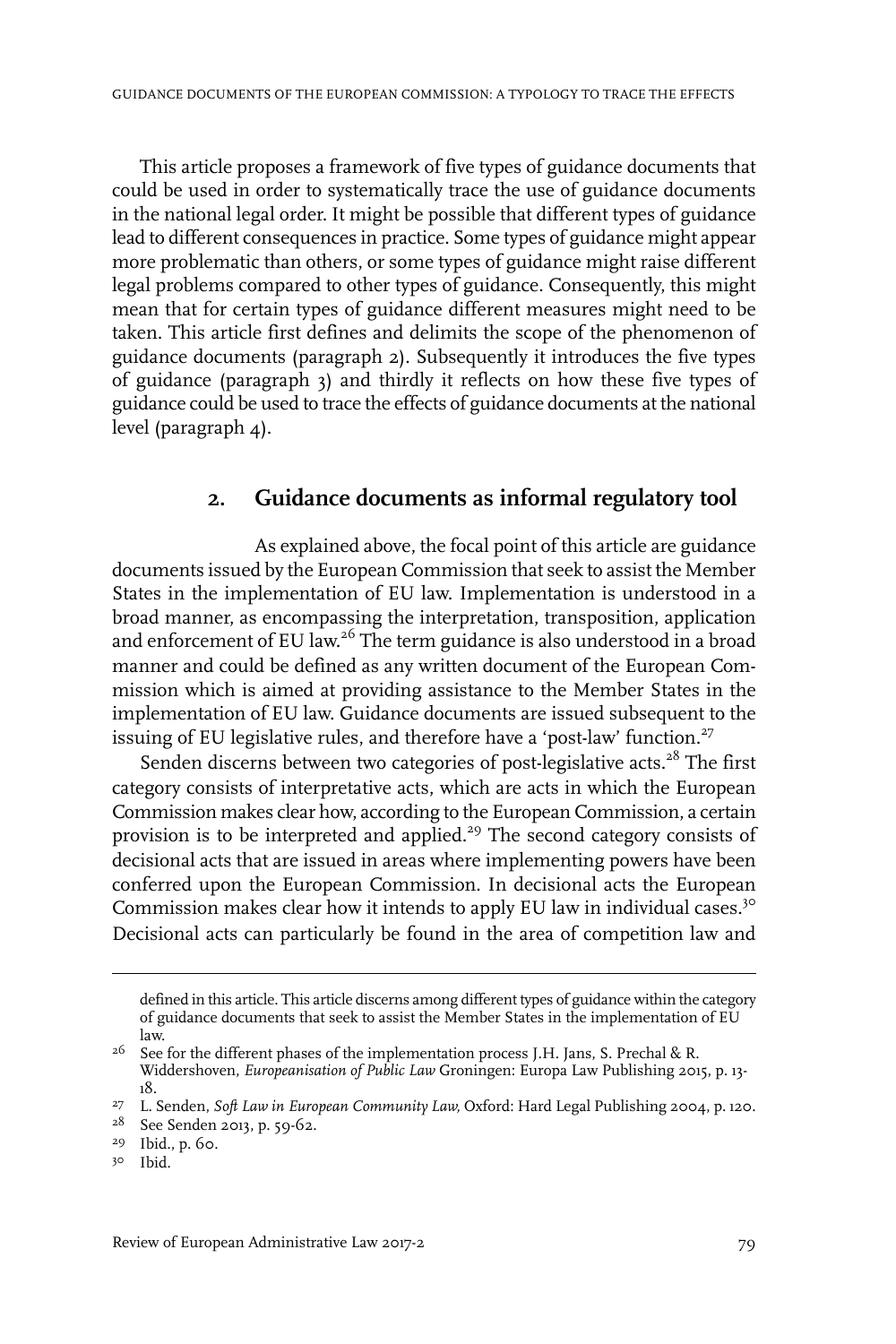state aid, but also, for instance, in the area of EU subsidies.<sup>31</sup> Senden notes that recently a new sub category of decisional acts has emerged which consists of acts that seek 'to guide the way in which Member States use their discretionary powers' in the implementation of EU law.<sup>32</sup>

Guidance documents of the European Commission may have an interpretative character, and might therefore fall into the category of interpretative acts. At the same time, guidance documents could fall within the sub category of decisional acts that address the discretionary powers of the Member States. In contrast, decisional acts in which the European Commission makes clear how it intends to use its implementing powers in principle fall outside the scope of guidance documents as defined above. These documents address the implementing powers of the European Commission, not those of the Member States.

A key characteristic of guidance documents is that the documents are to a larger or lesser degree characterised by features of informality. These features of informality become visible when comparing guidance documents to the features of formality that govern the issuing and use of legally binding rules.<sup>33</sup> In the EU Treaties these rules take the form of legislative acts, that are adopted following the ordinary legislative procedure, $34$  or of delegated acts or implementing acts for which special legislative procedures are laid down in articles 190 and 191 TFEU.<sup>35</sup> Contrary to these legally binding acts, guidance documents are not issued following one of the legislative procedures spelled out in the EU Treaties. Not only the issuing process, but also the form of guidance documents is informal.<sup>36</sup> There is no general obligation that guidance documents should be published in the *Official Journal of the European Union*, <sup>37</sup> nor is there a general provision which prescribes in what form guidance documents should be issued.<sup>38</sup>

As indicated above, despite the informal and non-binding character, guidance documents might have the effect of influencing the behaviour of authorities as

<sup>&</sup>lt;sup>31</sup> An example of a decisional act in the area of EU subsidies is the Communication containing guidelines on the calculation of the financial corrections in the framework of the conformity and financial clearance of accounts procedures,  $(C(2015)3675)$ .

 $3^2$  Senden 2013, p. 61; Luijendijk and Senden describe this recent phenomenon as a third category next to interpretative and decisional acts (Luijendijk and Senden 2011, p. 317).

<sup>33</sup> Compare J. Pauwelyn, 'Informal International Lawmaking: Framing the Concept and Research Questions', in: J. Pauwelyn, R.A. Wessel & J. Wouters, *An Introduction to Informal International Lawmaking,* Oxford: Oxford University Press 2012, p. 15-22.

<sup>34</sup> Article 289 TFUE and article 294 TFEU.

See for an overview Hofmann, Rowe & Türk 2011, p. 94-99. <sup>35</sup>

 $3<sup>6</sup>$  Pauwelyn 2012, p. 15-22 distinguishes among output informality, process informality and actor informality.

This follows from article 297 TFEU which requires publication in the *OJEU* for legally binding 37 acts.

<sup>&</sup>lt;sup>38</sup> Article 288 TFEU only refers to opinions and recommendations. See for an overview of the different forms that guidance documents take Hofmann, Rowe & Türk, p. 544-566.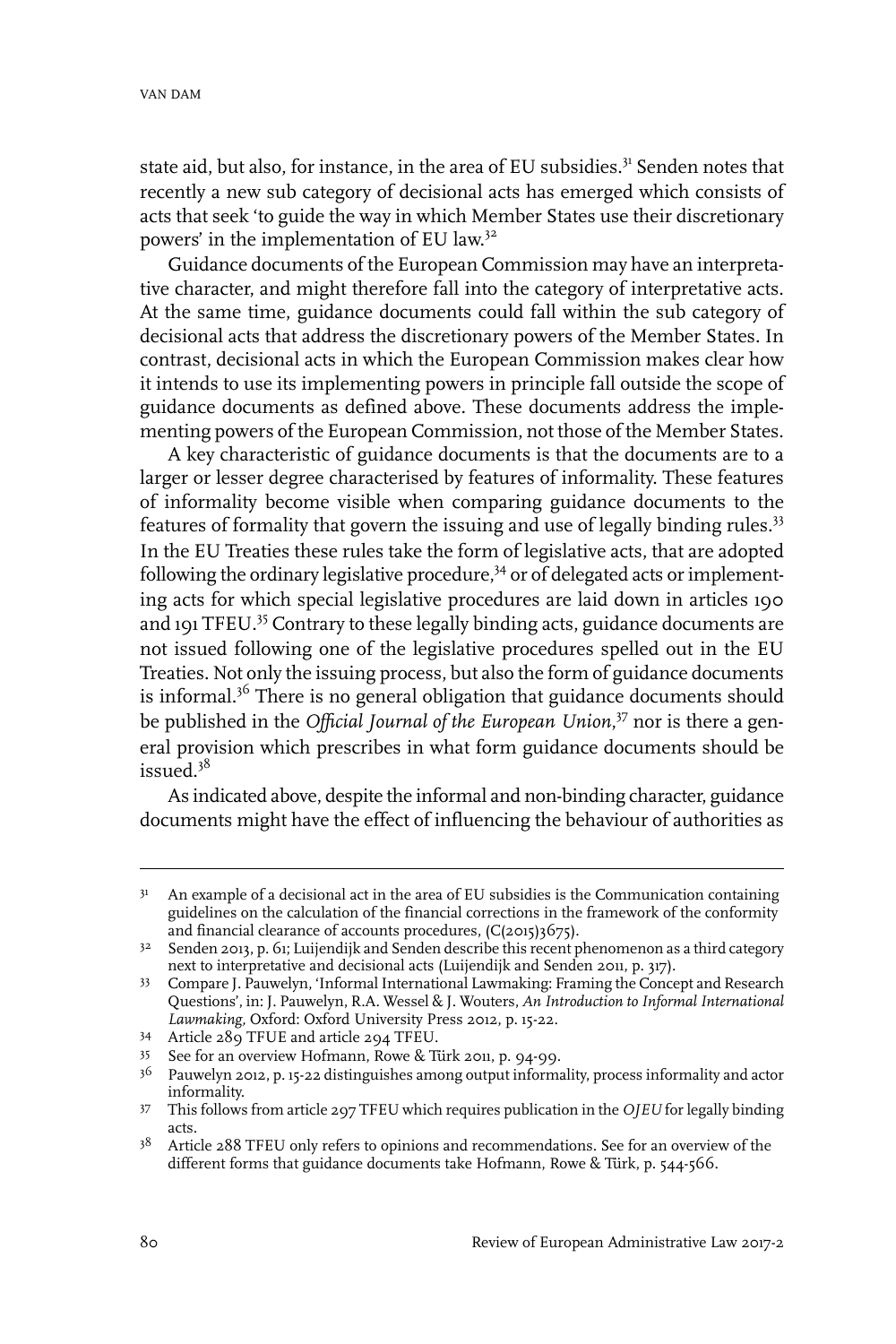well as of courts and other interested parties in the Member States as well as at the EU level.<sup>39</sup> These possible practical effects make that guidance documents could be considered a regulatory instrument.<sup>40</sup>

Furthermore, guidance documents could also generate legal effects by which guidance documents, indirectly, affect the legal position of authorities and citizens.<sup>41</sup> Legal effects might, for instance, arise when a national court uses a guidance provision as an aid to interpret EU legislative provisions.<sup>42</sup> Due to the possibility of exerting practical and legal effects, guidance documents that contain rules of conduct could be considered a form of soft law. Senden defines soft law as 'rules of conduct that have not been attributed legally binding force as such, but nevertheless may have certain (indirect) legal effects, and that are aimed at and may produce practical effects'.<sup>43</sup>

However, not all guidance documents could be considered a form of soft law. As indicated above, the provision of guidance is understood in a broad manner and could take any form of written assistance provided to the Member States in the implementation of EU law. As a consequence, guidance may be of an informational or technical character and is not limited to only encompassing rules of behaviour, which is essential to soft law documents.<sup>44</sup> Therefore, I choose to speak of guidance documents and to not to use the term 'soft law'.

The features of informality give guidance documents advantages over the issuing of legislative, delegated and implementing acts.<sup>45</sup> Guidance documents can be relatively easily issued and revised or updated since a legislative process does not need to be followed.<sup>46</sup> Due to the lack of legally binding force, guidance documents do not, at least in theory, encroach upon the discretionary powers

Compare Stefan 2013, p. 16. <sup>39</sup>

<sup>&</sup>lt;sup>40</sup> Senden refers to soft post legislative rulemaking as a 'regulatory phenomenon', see Senden 2013, p. 18. Due to the absence of legally binding force, guidance documents may also be considered a form of new governance as opposed to regulation through law. See on the phenomenon of new governance J. Scott and D. Trubek, 'Mind the Gap: Law and New Approaches to Governance in the European Union', *European Law Journal* 8, 1, 2002, p. 2.

See on the concept of legal effects T.C. Hartley, *The Foundations of European Community Law,* Oxford: Oxford University Press 2007, p. 326; See for a list of legal effects F. Snyder, 'Inter-41 institutional Agreements: Forms and Constitutional Limitations', in: G. Winter, *Sources and Categories of European Union Law: A Comparative and Reform Perspective* Baden-Baden: Nomos 1996, p. 463; See for a summarising discussion of legal and practical effects of soft law Stefan 2013, p. 16.

Stefan 2013, p. 16. <sup>42</sup>

<sup>43</sup> Senden 2004, p. 112.

The term soft law concerns rules of conduct and in principle exclude instruments that are of 44 an informational character. Senden notes that the dividing line between a rule of conduct and the provisions of information may not always be clear. See Senden 2004, p. 112.

<sup>45</sup> Scott 2011, p. 330; See for a discussion on the 'virtues of informality' of guidance documents Van Dam 2016, p. 55-63.

 $^{46}$  See for a discussion of 'new governance' J. Scott & D. Trubek, 'Mind the Gap: Law and New Approaches to Governance in the European Union', *European Law Journal* 8, 1, 2002, p. 5-6.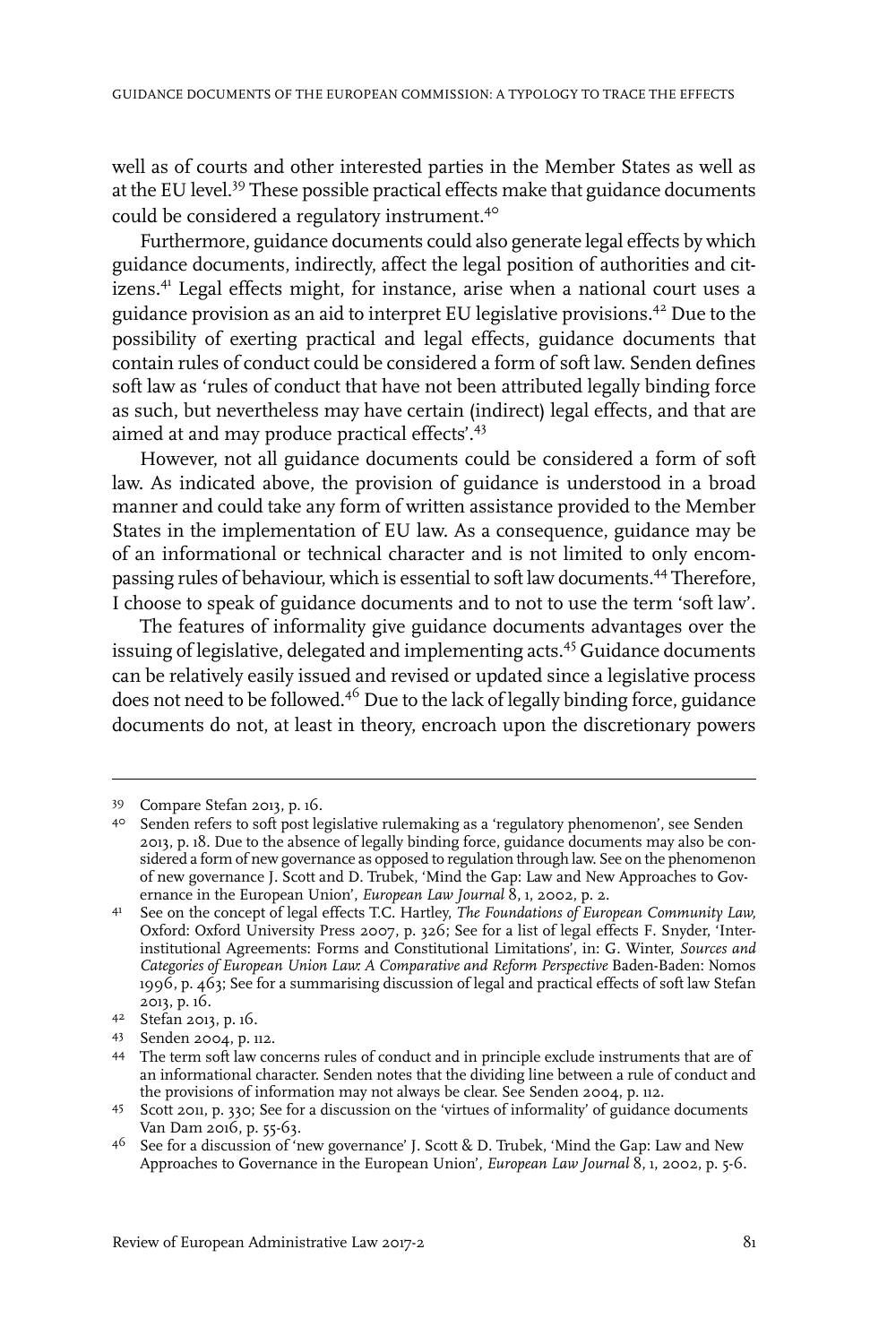of the Member States and may therefore be considered an acceptable alternative over opening of the legislative process.<sup>47</sup> In brief, guidance documents are an appealing instrument, both for the European Commission and for the Member  $S$ tates.<sup>48</sup>

The appealing character of guidance documents is reflected in the numerous guidance documents that are issued in several policy areas, and which, as said above, take many shapes and forms. This scattered landscape of guidance documents makes it difficult to systematically analyse the effects and consequences of issuing guidance documents. On the basis of the name and form of guidance documents it is difficult, if not impossible, to systematically analyse the use and effects of guidance documents.<sup>49</sup> The form that guidance documents take tells little about the effects the documents can have in practice.<sup>50</sup>

# **3. A typology of guidance provisions**

In order to be able to systematically analyse the use and effects of guidance documents it is necessary to go beyond the form of guidance documents and to look at the content of guidance documents. This paragraph describes different types of guidance provisions that reflect different ways in which the European Commission assists the Member States in the implementation of EU legislation. The five types of guidance provisions that could be identified in guidance documents are interpretative guidance, implementing guidance, explanatory guidance, technical guidance and the dissemination of best practices.

I identified these different types of guidance during an internship at the Directorate General for Agriculture and Rural Development (DG AGRI) of the European Commission. $5^1$  The different types of guidance documents were identified 1) by making an inventory and overview of the guidance documents issued in DG AGRI in the area of direct payments;<sup>52</sup> 2) by reading through the

Christiansen, Føllesdal and Piattoni consider informality 'a propensity of the EU legal system', 47 see T. Christiansen, A. Føllesdal & S. Piattoni, 'Informal governance in the European Union: an introduction', in: T. Christiansen & S. Piattoni, *Informal Governance in the European Union*, Cheltenham, UK: Edward Elgar 2003, p. 5.

<sup>48</sup> See Van Dam 2016, p. 63.

An overview of the different forms of documents that contain unilateral administrative rule-49 making and 'occasional observations' as regards their legal status and effect is given by Hofmann, 2011 #93, p. 544-566.

<sup>&</sup>lt;sup>50</sup> Compare Hofmann, Rowe & Türk 2011, p. 544; Senden 2004, p. 115.

<sup>&</sup>lt;sup>51</sup> I conducted this internship at Unit D.3. Implementation support and IACS (October 2016-February 2016).

<sup>52</sup> In this inventory I organised the guidance documents along the following categories: Guidelines on the calculation of financial corrections, Audit guidelines, Guidance documents related to Direct Payments, Letters providing answers to questions raised by the Member States related to IACS, Guidance documents issued by the Joint Research Centre (JR), JRC Questions and answers, Guidance provided during workshops, Rural development fiches related to the granting of direct payments.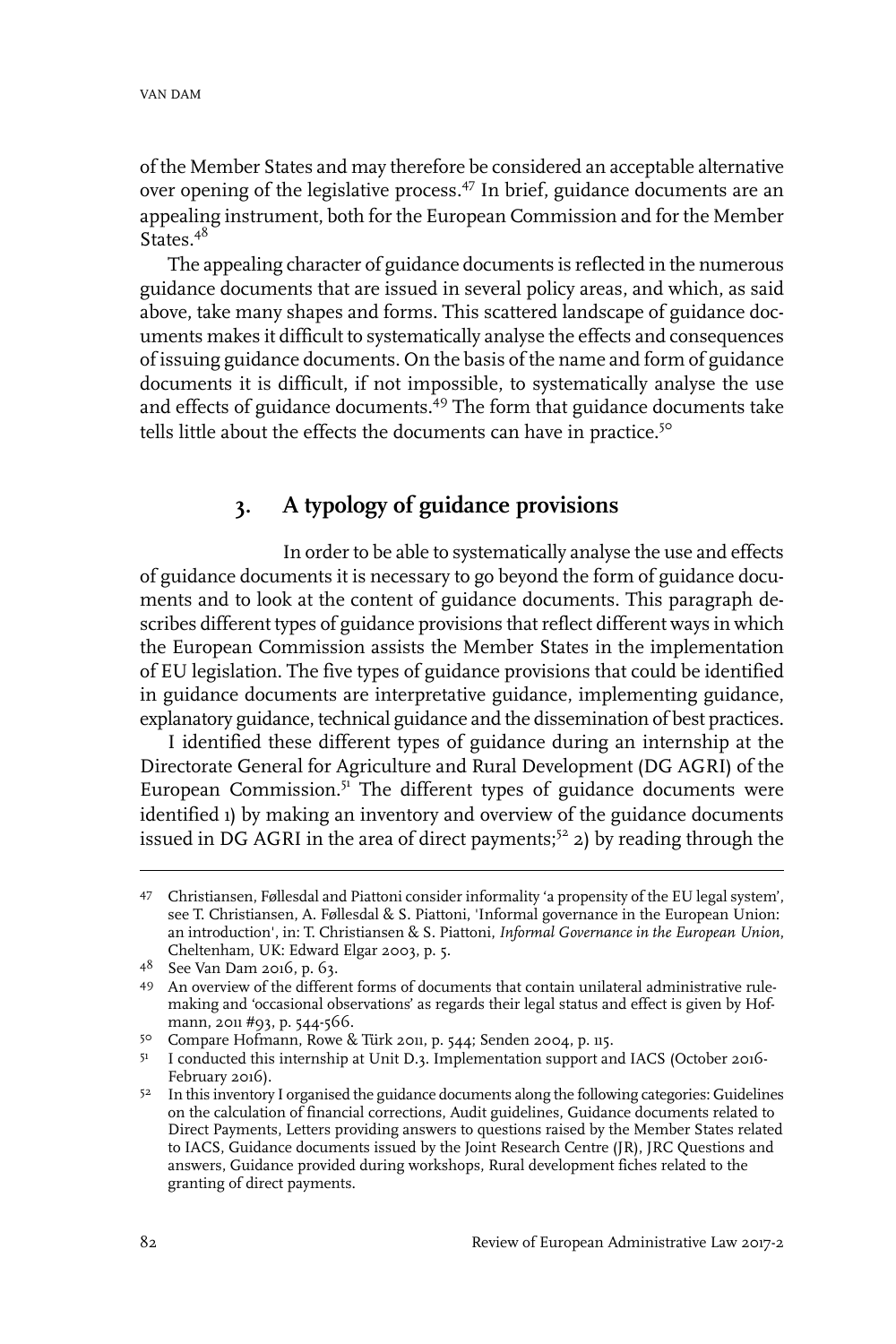different guidance documents and 3) by conducting informal interviews with officials working for DG AGRI who are involved in the elaboration of guidance documents.<sup>53</sup> Subsequently, I explored whether it was possible to transpose these types of guidance to guidance documents in other policy areas. To this end I mainly focused on the guidance documents related to Directive 92/43/EEC (the Habitats Directive)<sup>54</sup> and the guidance documents related to Directive 2004/38/EC (Citizenship Directive).<sup>55</sup>

Discerning among these types of guidance provisions allows the systematisation of guidance documents that are issued by the European Commission. Furthermore, the types of guidance may help to identify and trace the ways in which guidance documents affect implementing practices in the national legal order. The purpose of outlining different types of guidance is not to make a clear-cut distinction between guidance documents that contain interpretative elements and guidance documents that do not. In practice, the line between interpretation and application is hard to draw.<sup>56</sup> The attempt to identify among different types of guidance in the first place serves analytical purposes.

#### 3.1. Interpretative guidance: providing interpretative rules

The first type of guidance consists of provisions in guidance documents that take the form of interpretative rules that further clarify and give

Eight interviews were conducted with officials working for DG AGRI. The interviews were 53 conducted with four policy officers involved in the issuing of guidance documents, with three officials involved in auditing the implementing practices, and one official involved in the issuing of the guidance documents at the Joint Research Centre.

Council Directive 92/43/EEC of 21 May 1992 on the conservation of natural habitats and of 54 wild fauna and flora (*OJEU*, 1992, L 206/7). I focused in particular on the two main guidance documents in this policy area: the Guidance Document on the strict protection of animal species of Community interest under the Habitats Directive 92/43/EEC, 2007 and the guidance document 'Managing Natura 2000 Sites. The provisions of Article 6 of the 'Habitats' Directive 92/43/EEC, 2007/2012'. These and other guidance documents can be found at the website of the European Commission at http://ec.europa.eu/environment/nature/index\_en.htm (last accessed at 20 September 2017).

Directive 2004/38/EC of 29 April 2004 on the rights of citizens of the Union and their family members to move and reside freely within the territory of the Member States ((*OJEU* 2004, 55 L 158/77). The two guidance documents related to this directive are the Communication from the Commission to the European Parliament and the Council on guidance for better transposition and application of Directive  $2004/38/EC$  (COM(2009)313 final) and the 'Handbook on addressing the issue of alleged marriages of convenience between EU citizens and non EU nationals in the context of EU law on free movement of EU citizens' (SWD(2014)284).

According to van Harten the distinction between interpretation and application of European law is a 'legal fiction'. H. Van Harten, '(Re)search and Discover: Shared Judicial Authority in 56 the European Union Legal Order', *Review of European Administrative Law*, 7, 1, 2014, p. 40; This fiction may be related to the inherent vagueness of language, see A.P. Klap, *Vage normen in het bestuursrecht*, Zwolle: W.E.J. Tjeenk Willink 1994, p. 7.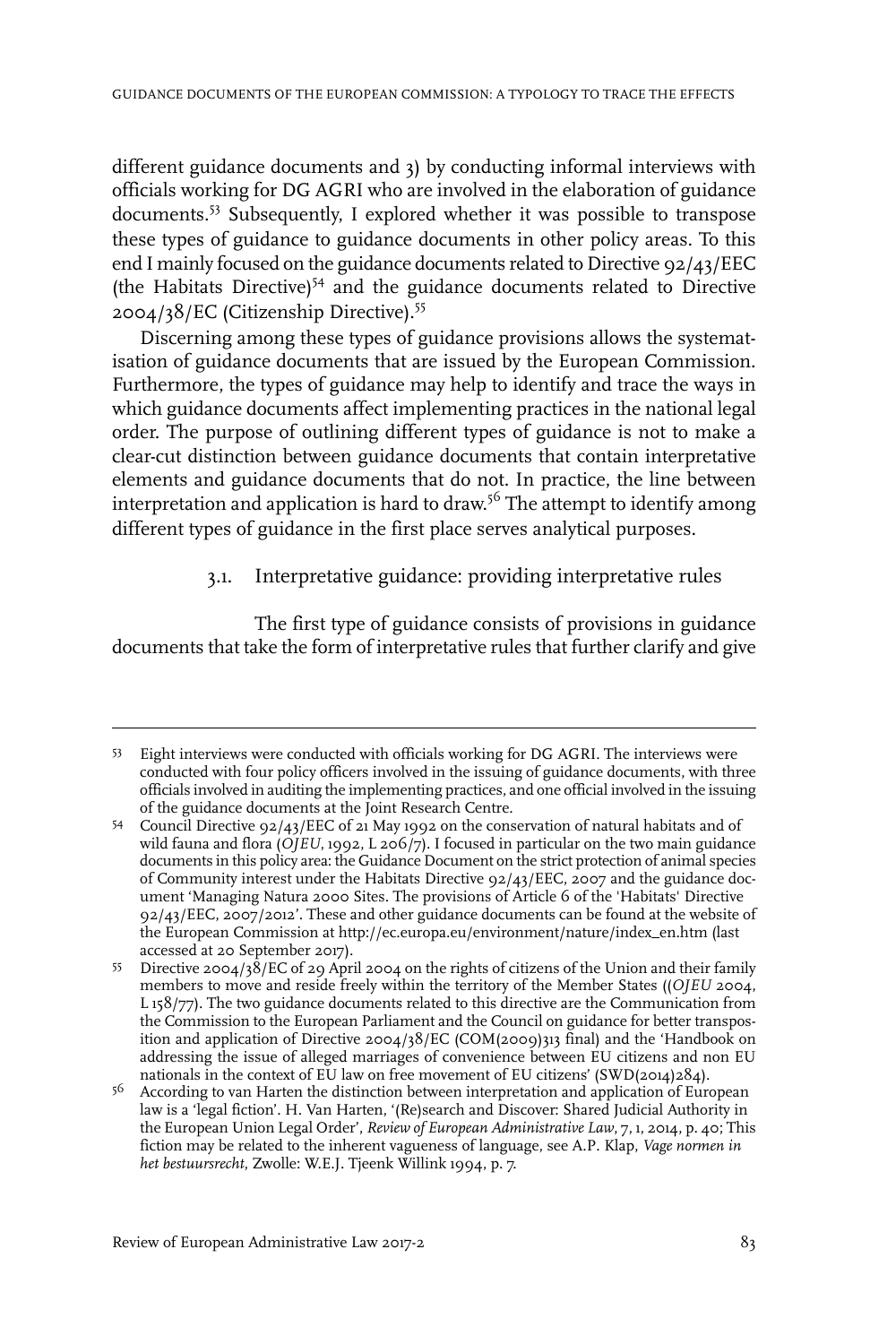precision to underlying legal provisions.<sup>57</sup> These interpretative rules seek to operationalise legal provisions that, for instance, have a vague or ambiguous character or that are openly formulated.<sup>58</sup> This means that the interpretative rule that is given to some extent adds an interpretative element or rule to the underlying legal provision. The interpretative rule does not only capture or explain what already is in the law. <sup>59</sup> This element of interpretation makes interpretative guidance, probably, also the most controversial type of guidance. When does an interpretative rule impose a new obligation instead of clarifying an already existing hard law provision.<sup>56</sup>

The character of the interpretative guidance given by the European Commission may differ in the extent to which interpretative guidance is given. In some situations, an interpretative guidance provision prescribes what should be decided in a specific case. An example is the fifty trees rule laid down in the working document that was adopted by the DG Agri services in the year 2005.<sup>61</sup> This document prescribes that as a general rule, parcels that contain more than fifty trees per hectare, should be considered ineligible.<sup>62</sup> In other guidance documents, the interpretative guidance only lists factors or gives general guidance that should be taken into account by national authorities. For instance, in the area of free movement of persons, guidance is given as to whether an individual can be considered a genuine, sufficiently serious threat by providing for factors that can be taken into account by national authorities. $63$ 

This first type of guidance falls into category of 'interpretative acts' that is defined by Senden 57 as one category of administrative rule-making as opposed to decisional acts that make clear how the European Commission intends to use its implementing or discretionary powers. See Senden 2013, p. 60-61.

<sup>&</sup>lt;sup>58</sup> According to Nicolaides this is the first step towards effective implementation. See P. Nicolaides, 'Administrative Capacity for Effective Implementation of EU Law', *Eipascope* 1, 2012, p. 6.

Lefèvre discerns among 'passive' and 'active' interpretation. The act of passive interpretation 59 occurs when the Commission provides its own interpretation of EU law, whereas in the case of passive interpretation the European Commission limits itself to codifying an area of EU law. S. Lefèvre, 'Interpretative communications and the implementation of Community law at national level', *European Law Review*, 29, 6, 2004, p. 812, 813. A similar distinction is made by Groenewegen between a broad and narrow interpretation of the law, see T. Groenewegen, *Wetsinterpretatie en rechtsvorming*, Boom Juridische uitgevers 2006, p. 7, 8.

 $6\degree$  This question also is reflected in the criterion used by the EU Court of Justice when deciding on whether guidance intends to exert legal effects. See for instance Judgment of the CJEU 20 March 1997 in Case C-57/95, ECLI:EU:C:1997:164 (*France v. Commission*), par. 13. The vague and undefined character of this question has been discussed by Scott 2011, p. 342.

 $61$  European Commission, On-the-spot checks of area according to articles 23-32 of Commission Regulation (EC) 796/2004 (Working Document AGRI/60363/2005-REV1), p. 4.

<sup>&</sup>lt;sup>62</sup> Ibid., p. 4.

<sup>&</sup>lt;sup>63</sup> Communication on guidance for better transposition and application of Directive 2004/38/EC, (COM(2009)313 final), p. 11, 12.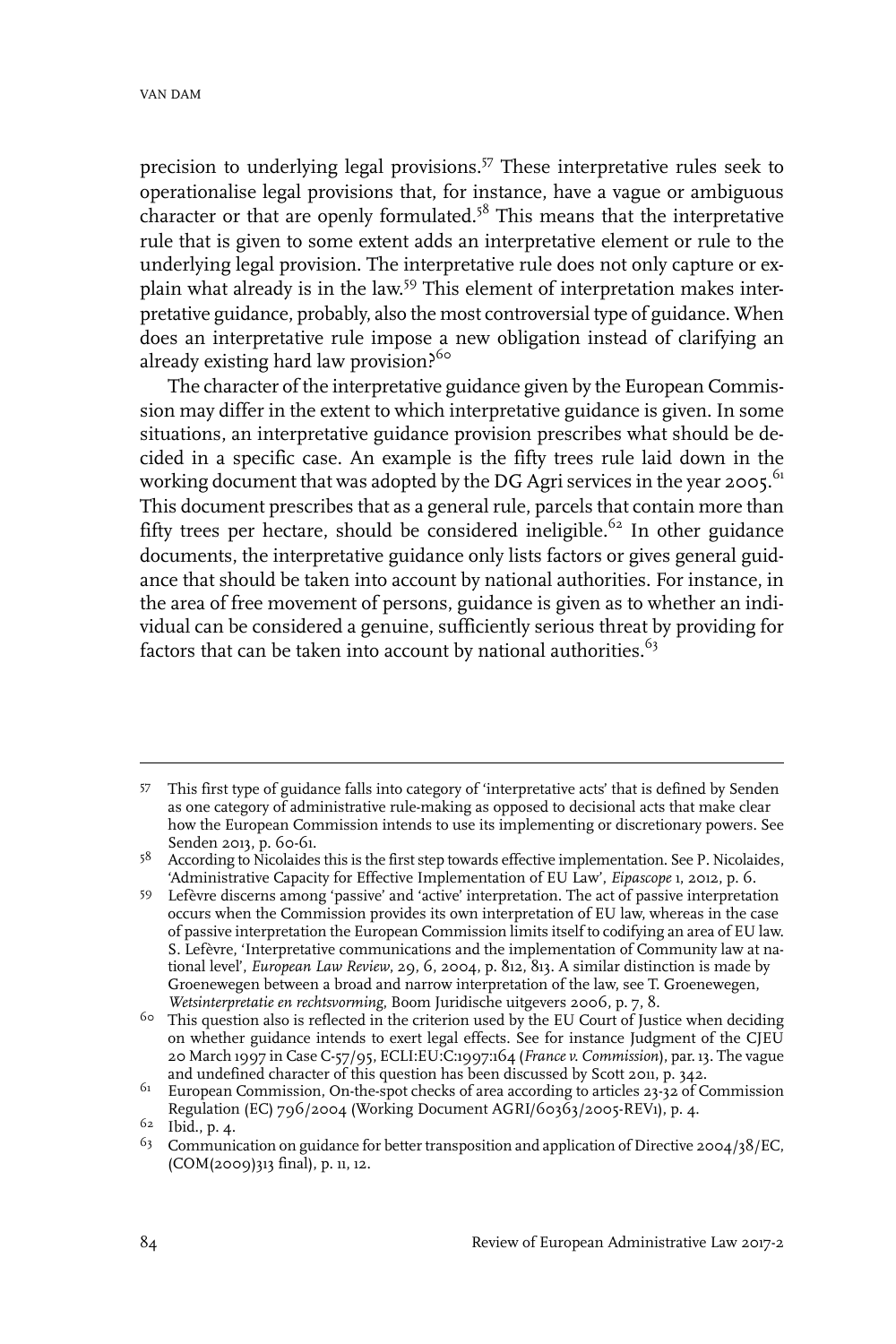#### 3.2. Implementing guidance: recommendations on implementing measures

When the objectives or provisions laid down in EU legislation are clear, guidance may still be given as to what instruments could be used in order to effectively implement the EU legislative requirements.<sup>64</sup> National authorities need to make choices on the form and content of implementing measures, and to this end often need to acquire knowledge as to the risks and pitfalls of specific decisions or instruments.<sup>65</sup> However, the options and the expected effects of the different modes or methods as to how to implement EU legislation may not be clear to the national authorities that are involved in the implementation of EU legislation.

In this situation, the European Commission could provide recommendations to the Member States as to what implementing measures can be considered appropriate in order to achieve the effective implementation of the legally binding rules. This type of implementing guidance spells out possible paths that could be chosen in order to achieve the objectives laid down in the EU legislation, and/or identifies the consequences or risks related to implementing decisions. The main purpose of implementing guidance is not to give further interpretative rules. Nevertheless, behind the implementing guidance is an understanding of the European Commission as to the objectives and requirements laid down in the EU legislative act, and therefore the presence of some interpretative elements cannot be ruled out.

Examples of implementing guidance can be found in the area of EU agricultural subsidies concerning the implementation of the integrated administration and control system.<sup>66</sup> For instance, the 'guidance for on-the-spot checks and area measurement' spells out possible definitions that can be chosen as to how to demarcate an agricultural parcel for the purpose of on-the-spot checks. $67$ Provisions of implementing guidance also feature in the guidance documents related to the Habitats Directive. For instance, the guidance document 'Managing Natura 2000 sites' outlines the possible methodology that could be applied when conducting an 'appropriate assessment' in order to assess whether the plan or project will adversely affect the integrity of a Natura 2000 site.<sup>68</sup> In this respect, the guidance document also recommends that alternative solutions

<sup>&</sup>lt;sup>64</sup> Compare Nicolaides 2012, p. 6.

 $65$  Ibid., p. 7, 8.

 $66$  The integrated administration and controls system needs to be set up by the Member States in order to ensure that the EU direct payments legislation is implemented correctly. See chapter II of Regulation1306/2013/EU of 17 December 2013 on the financing, management and monitoring of the common agricultural policy (*OJEU*, 2013, L 347/549).

<sup>&</sup>lt;sup>67</sup> DSCG/2014/32 FINAL REV 1, p. 12.

 $^{68}$  Managing Natura 2000 Sites. The provisions of Article 6 of the 'Habitats' Directive 92/43/EEC, p. 36, 37.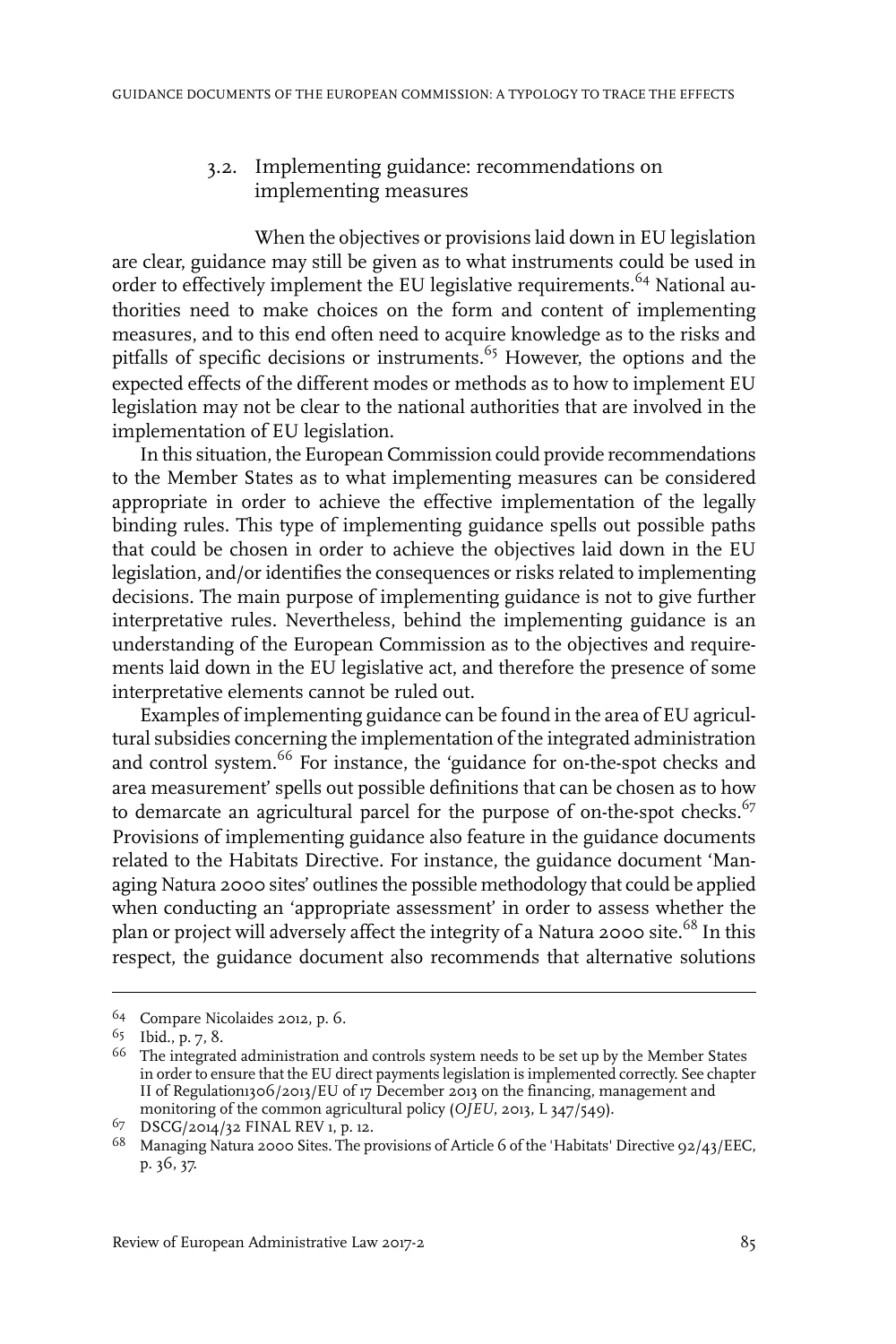and mitigation measures can be taken into account when examining the implications for the site.<sup>69</sup>

> 3.3. Explanatory guidance: explaining and providing an overview of legislation and case law

In addition to interpretative guidelines and recommendations on implementing measures, the guidance documents that are issued by the European Commission may also have an explanatory character. A guidance document has an explanatory character when it summarises legislative provisions or where it explains the rationales or logic behind the legislative provisions. The purpose of explanatory guidance is not to add further interpretative rules to the legislative act. Explanatory guidance seeks to capture or explain what already is in the law.<sup>70</sup>

The explanation of the rationale for legislative provisions or of the logic behind the legal framework, could help Member States to understand and thus better implement the requirements laid down at the European level.<sup>71</sup> Explanatory guidance can be found in many different policy areas where guidance documents give an overview or explanation of the relevant provisions or summarise the relationship between different legal acts.<sup>72</sup>

There may be different reasons for providing explanatory guidance complementary to the legislative provisions that were adopted by the EU legislator. One of these reasons could be that the EU legal framework is characterised by a high level of complexity,<sup>73</sup> which certainly is the case for explanatory guidance documents issued in relation to the complex EU direct payments legal framework.<sup>74</sup> An example is the guidance on the purpose and content of on-the-spot checks<sup>75</sup> as well as the guidance which explains what information should be

<sup>&</sup>lt;sup>69</sup> Ibid., p. 37, 38.

The exercise of explaining EU legislative provisions comes close to what Lefèvre considers 70 'passive interpretation'. See Lefèvre 2004, p. 813.

<sup>71</sup> According to the annual report of the French Counsil of State one of the functions of soft law is to make known the law to the public and in this way plays a 'un rôle de médiation entre la règle du droit et les personnes auxquelles elle s'applique'. See Conseil d'État – Étude annuelle 2013, p. 98.

<sup>7&</sup>lt;sup>2</sup> See for instance 'Guidance document on wind energy development in accordance with the EU nature legislation' issued in 2011 which gives an overview of objectives of the Habitats and Birds Directive, p. 17-22.

R. Baratta, 'Complexity of EU Law in the Domestic Implementing Process', *The Theory and* 73 *Practice of Legislation*, 2, 3, 2014, p. 293-298.

<sup>74</sup> Kranenborg notes that after the 2013 reform the direct payments legal framework still maintains its complex character, see H. Kranenborg, 'Hervorming rechtstreekse steun voor boeren in Europa: de niet zo nieuwe "new deal"', *Tijdschrift voor Europees en economisch recht*, 3, 2016, p. 117.

<sup>&</sup>lt;sup>75</sup> Guidance for on-the-spot checks and area measurement. DSCG/2014/32 FINAL REV 1, p. 11.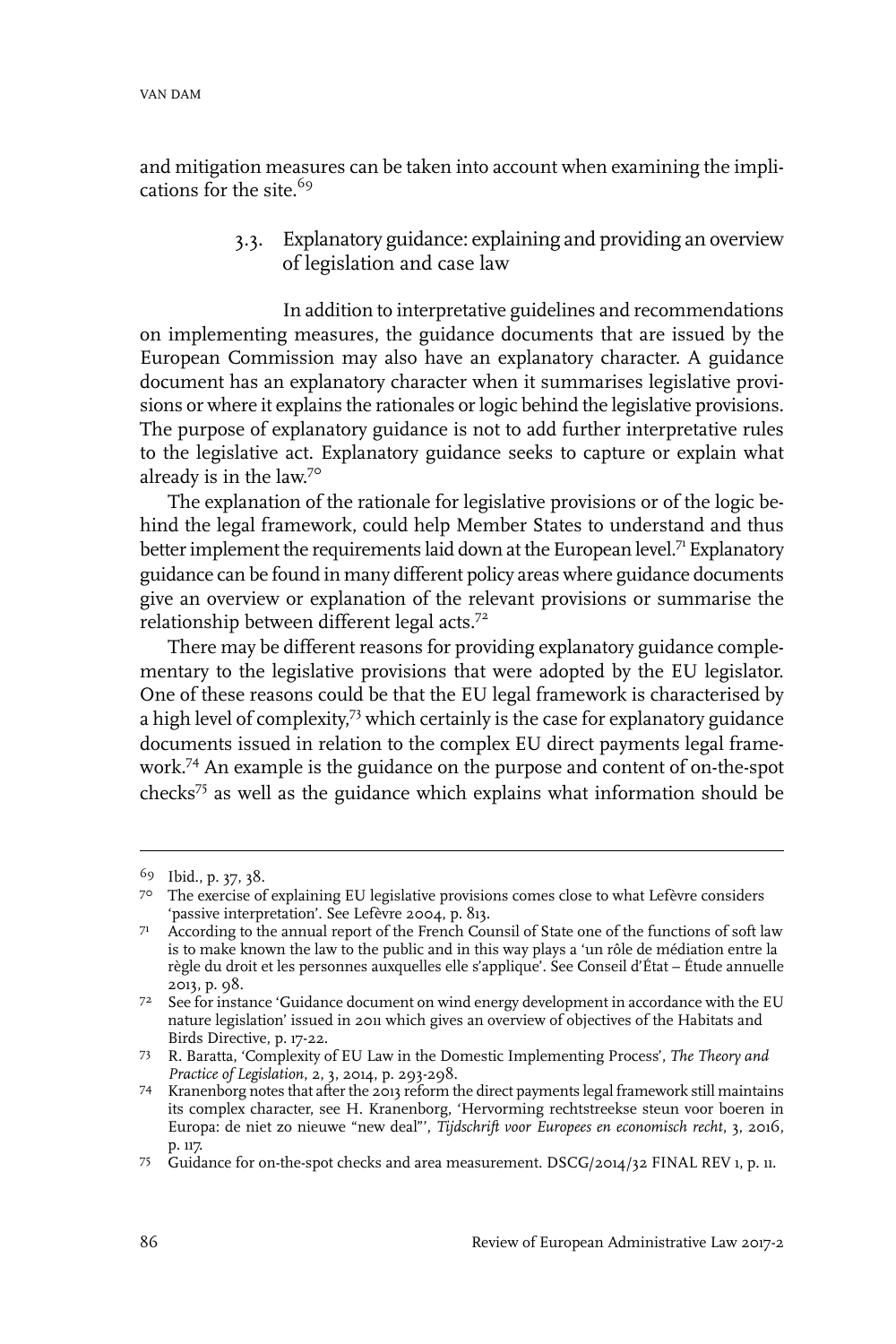included in the 'pre-established form' for aid applications.<sup>76</sup> The issuing of explanatory guidance documents by the European Commission may also be explained in view of the absence of explanatory memoranda to the EU legislative acts adopted at the European level.<sup>77</sup> A guidance document that seems to fill this gap is for instance the Managing Natura 2000 guidance document which in many places explains the logic behind article 6 of the Habitats Directive.<sup>78</sup>

As said above, explanatory guidance gives an explanation of the logic or the rationales behind legislative rules, but does not seek to add interpretative rules to the legislative text. Despite this codifying character of explanatory guidance some interpretative elements, although hard to discern, might be present.<sup>79</sup> Indeed, even the explanation of legislative rules could reflect a normative view of the Commission services as to the interpretation of legislative provisions. As a consequence, explanatory guidance may also guide implementing practices at the national level in a certain direction. However, this influence might be difficult to identify since it is likely to not to be readily visible in the implementing practices.<sup>80</sup>

#### 3.4. Technical guidance: providing for technical modalities

More easily identifiable perhaps than explanatory guidance is the provision of technical assistance to Member States. This type of guidance complements the EU legislative acts that require the adoption of technical measures. In several policy areas EU legislative rules lay down technical standards that need to be achieved or outline technical measures that may be adopted in order to comply with the legislative requirements. $81$  It is then up to the national authorities to choose the technical modalities in order to comply with the EU legal standards.

 $^{76}$   $\,$  Guidance document on aid applications and payment claims referred to in article 72 of Regulation 1306/2013. DSCG/2014/39 FINAL – REV 1.

The better regulation guidelines of May 2015 provide for the issuing of explanatory memoranda to the legislative initiatives of the European Commission (SWD(2015)111 final p. 37, 38). These 77 explanatory memoranda are however not part of the act adopted, and just as guidance documents only reflect the views of the European Commission.

 $^{78}$  Managing Natura 2000 Sites. The provisions of Article 6 of the 'Habitats' Directive 92/43/EEC, p. 36, 37.

This is also reflected in the notion of passive interpretation, see Lefèvre 2004, p. 813. <sup>79</sup>

 $8\circ$  Europeanisation processes as a result of explanatory guidance might (also) take place at the level of discourse. See on the Europeanisation of public discourse T.A. Börzel & T. Risse, 'Europeanization: The Domestic Impact of European Union Politics', in: K.E. Jørgensen, M.A. Pollack & B. Rosamond, *Handbook of European Union Politics*, London: Sage Publications 2010, p. 488.

 $81$  See for instance article 70 of Regulation 1306/2013 which gives a general outline of the technical modalities and the technical standards to be met for the setting up of the identification system for agricultural parcels.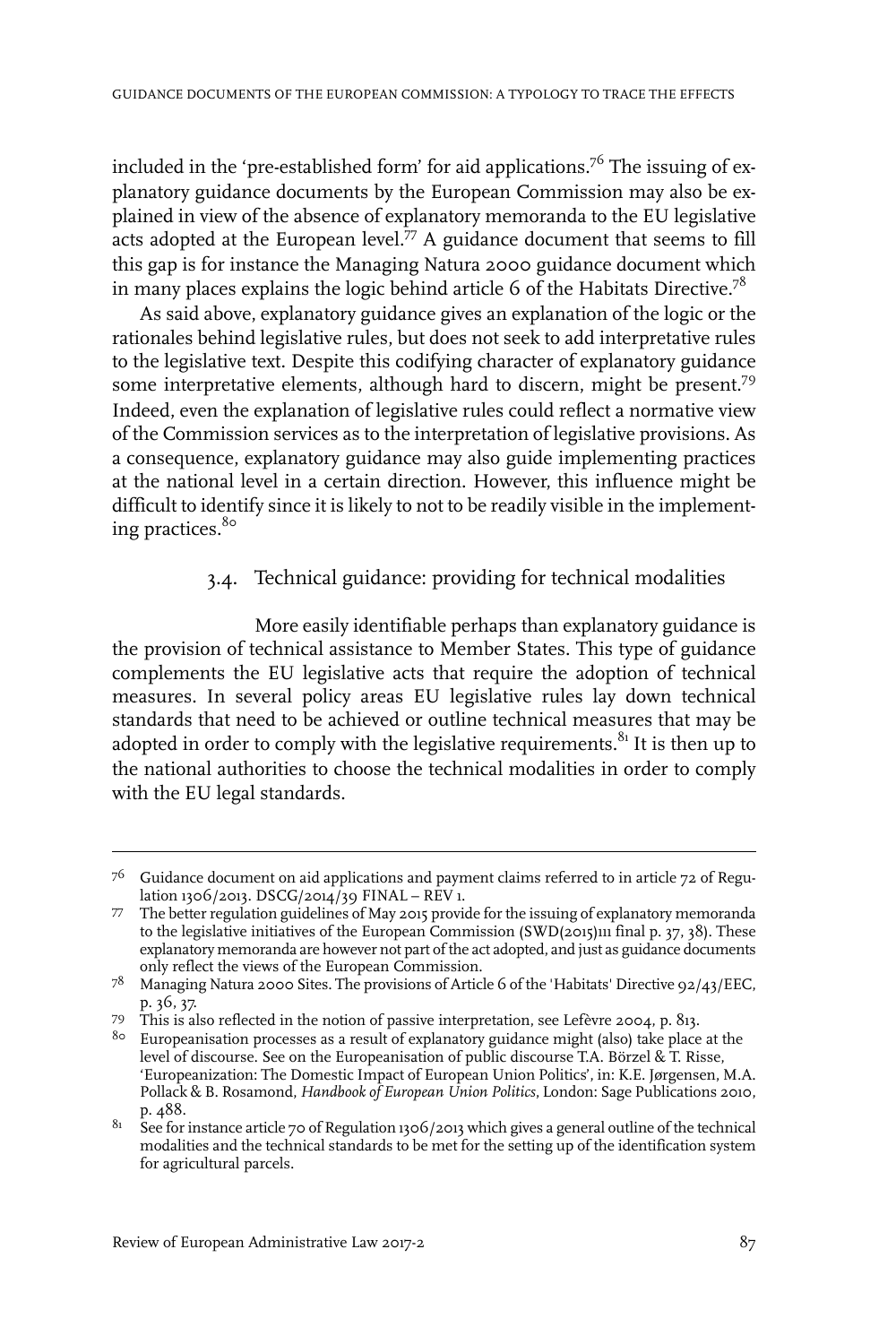Technical guidance is used to spell out the technical modalities or minimum standards that the Member States could apply in order to comply with the requirements laid down in EU legislation. Underlying this technical guidance is, as forimplementing guidance, a view of what is necessary to achieve compliance with the requirements set out by the EU legislator. Technical guidance documents generally do not contain interpretative elements, although in practice the line between interpretation and technical rules may be hard to draw.<sup>82</sup>

The European Commission provides for technical assistance to the Member States in several policy areas. Guidance with a technical nature is for instance issued in relation to the Water Framework Directive $83$  and in relation to the Industrial Emissions Directive.<sup>84</sup> Technical guidance also represents a considerable part of the guidance documents that are issued in the area of EU agricultural subsidies. Due to the technical character of the rules, it is not the DG AGRI Commission services but the Joint Research Centre that prepares the largest part of the technical guidance. $85$  The Joint Research Centre, which is the European Commission's scientific and knowledge service, also provides for technical guidance documents in other policy areas.<sup>86</sup>

#### 3.5. The dissemination of good practices

The fifth type of guidance that can be discerned is that of facilitating an exchange of good practices and communicating the good practices to the Member States. These practices can, for instance, be presented during a workshop where officials from the Member States are present. Following the exchange of experiences, the good practices that were identified by the European Commission can be communicated to the Member States. These practices reflect

<sup>&</sup>lt;sup>82</sup> See for instance Technical guidance for the On-The-Spot checks of Crop Diversification, DS-CDP-2015-08–Rev5 DS-CDP-2015-08–FINAL, p. 4, 5.

 $83$  Directive 2000/60/EC of 23 October 2000 establishing a framework for Community action in the field of water policy (*OJEU* 2000, L 327/1); See http://ec.europa.eu/environment/water/water-framework/facts\_figures/guidance\_docs\_en.htm (last accessed at 20 September 2017).

Directive 2010/75/EU of 24 November 2010 on industrial emissions (*OJEU* 2010, L 334/17); 84 The so-called 'BREF documents' provide for the Best Available Techniques (BAT). See: http://eippcb.jrc.ec.europa.eu/reference/ (last accessed at 20 September 2017).

<sup>&</sup>lt;sup>85</sup> In the area of direct payments the drafting process of the technical guidance documents occurs in collaboration with technical experts from the Member States.

 $86$  For instance, the JRC also provides for the BREF documents related to the Industrial Emissions Directive. Technical guidance documents may also be issued by agencies. For instance, the European Chemicals Agency issues guidance documents that facilitate the implementation of the REACH Regulation (Regulation 1907/2006/EC). See https://echa.europa.eu/guidancedocuments/guidance-on-reach (last accessed at 20 September 2017).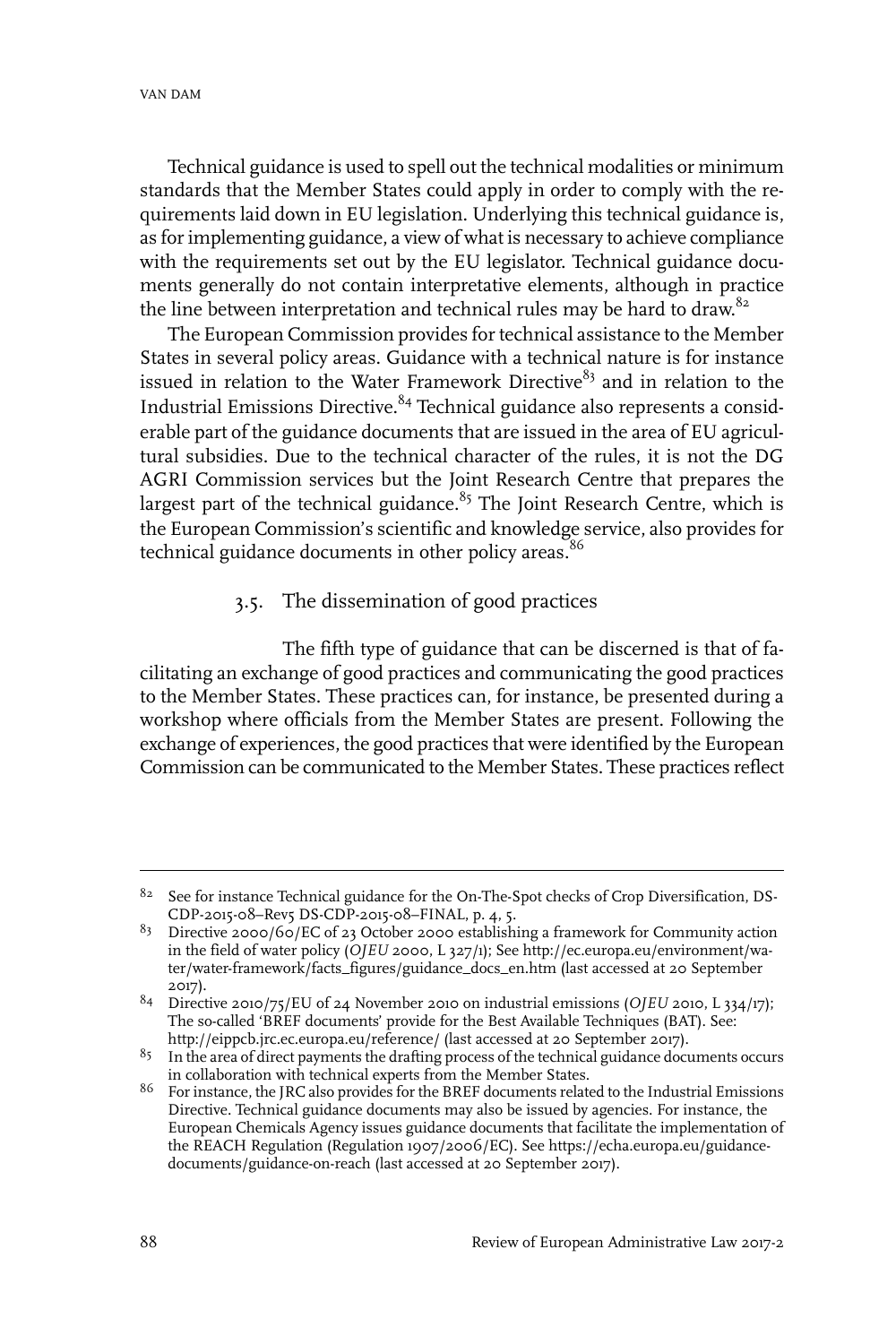appropriate ways or practices that are expected to lead to compliance with the requirements of EU legislation. $87$ 

Similar to implementing guidance, the communication of good implementing practices increases the insights and knowledge of the Member States as to what implementing choices are available. In this way informed decisions can be made as to what measure to take when implementing the EU legislative requirements.<sup>88</sup>

The exchange of good practices can for instance be found in the area of free movement of persons, in the Handbook on marriages of conveniences. This Handbook provides a toolkit for the member states to assist Member States in detecting whether a marriage is one of convenience.<sup>89</sup> The Handbook is issued by the European Commission though prepared in close cooperation with the Member States.<sup>90</sup> An overview of good practices can also be found in the guidance document on the Management of Natura 2000 sites in relation to the methodology that could be followed when elaborating so called 'management plans' mentioned in article  $6(1)$  of the Habitats Directive.<sup>91</sup> Recently, also in the area of EU agricultural subsidies workshops have been organised in order to facilitate the exchange of good practices and to disseminate these good practices to the Member States.<sup>92</sup>

 $87$  This is already reflected in the name 'good practices', which implies that a selection is made between 'good practices' as opposed to 'bad practices'.

<sup>&</sup>lt;sup>88</sup> According to Nicolaides a 'comparison of decisions made by similar authorities provides guidance not only in cases of vague policy objectives, but also in cases where the effects of policy instruments are uncertain'. What is more, he considers that continues benchmarking of performance is indispensable for the effective implementation of EU law. See Nicolaides 2012, p. 6.

Handbook on addressing the issue of alleged marriages of convenience between EU citizens 89 and non-EU nationals in the context of EU law on free movement of EU citizens, SWD (2014)284 final, Brussels, 2014.

<sup>90</sup> Ibid., p. 3, 4.

<sup>&</sup>lt;sup>91</sup> Managing Natura 2000 Sites. The provisions of Article 6 of the 'Habitats' Directive 92/43/EEC, p. 53.

An example is the workshop on the Active Farmer's provisions held on 27 October 2015, see http://ec.europa.eu/transparency/regexpert/index.cfm?do=groupDetail.groupDetail-Doc&id=20934&no=3 (last accessed at 20 September 2017). 92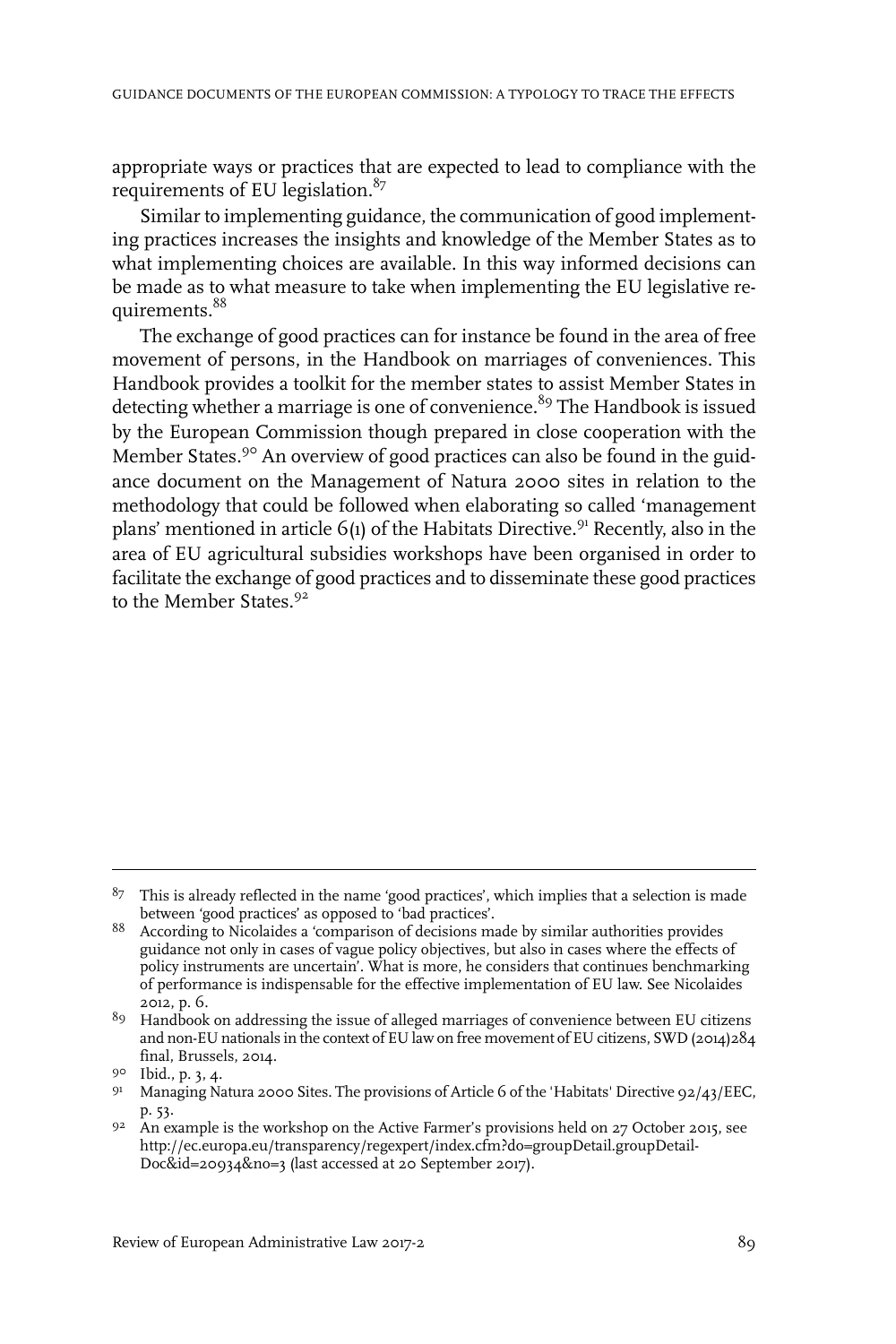The types of guidance provisions described above are summarised in the table below.

| Interpretative guidance<br>(INT)        | How are legislative provisions,<br>according to the Commission's<br>view, to be interpreted?         |
|-----------------------------------------|------------------------------------------------------------------------------------------------------|
| Implementing guidance<br>(IMP)          | What implementation practices<br>are expected to be successful,<br>what practices should be avoided? |
| Explanatory guidance<br>EXP)            | What is the logic behind or the<br>purpose of legislative provisions?                                |
| Technical guidance<br>(TECH)            | What technical modalities could<br>be used in order to implement<br>the legislative requirements?    |
| Dissemination of good<br>practices (GP) | What good practices could be<br>used to implement the legislative<br>requirements?                   |

*Table 3.1. Types of guidance*

# **4. Final remarks: different types of guidance, different (legal) consequences?**

The issuing of guidance documents by the European Commission has become an institutionalised practice in many policy areas. The features of informality that govern the issuing of guidance documents make it an appealing, and assumingly also effective, implementation tool complementary to EU legislative acts. The way in which guidance documents come to be used, or not to be used, by national authorities and national courts also matters from a legal perspective. Guidance documents might enhance consistency, transparency and legal certainty in implementation processes. The question is whether in practice the issuing of guidance documents indeed serves these legal principles or whether it, instead, undermines these and other legal principles that are fundamental to the legitimacy of EU and national governance.

Whether and how the use of guidance documents interacts with legal principles in the implementation of EU law depends on how these documents find their way in the national legal order. In order to gain an insight into the effects of guidance documents in implementation processes, the practices of national authorities and national courts need to be empirically explored.

This article proposes five different types of guidance provisions that can be discerned in the various guidance documents that are issued by the European Commission. The use of guidance documents by national authorities and national courts could be analysed along the lines of the five types of guidance provisions that have been identified in this article. Using these types of guidance as reference points might reveal that some types are used in a different manner by national authorities or by national courts than other types of guidance.